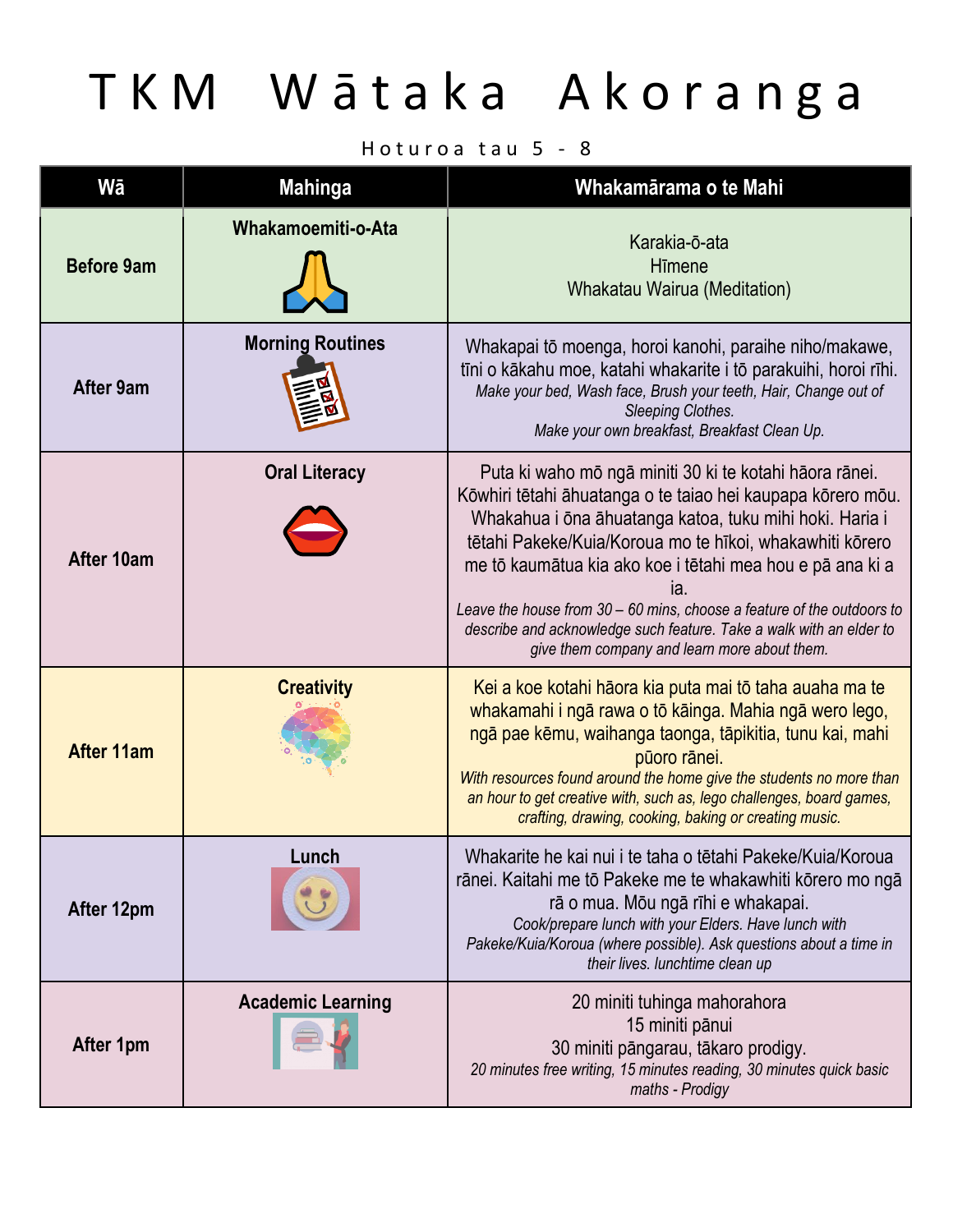## TKM Wātaka Akoranga

Hoturoa tau  $5 - 8$ 

| After 2pm                                           | <b>Digital Learning</b>                                                                                                                                                      | Whakapakari pūkenga patopato, ngā ara poka o te rorohiko,<br>te horahanga o te īmera, ētahi kēmu mātauranga ki runga i<br>te ipurangi.<br>Touch typing skills, basic shortcuts on a laptop, format of an email,<br>online educational games etc                                                                                                                                                                                                                                                                                                                                                              |
|-----------------------------------------------------|------------------------------------------------------------------------------------------------------------------------------------------------------------------------------|--------------------------------------------------------------------------------------------------------------------------------------------------------------------------------------------------------------------------------------------------------------------------------------------------------------------------------------------------------------------------------------------------------------------------------------------------------------------------------------------------------------------------------------------------------------------------------------------------------------|
| After 2.30pm                                        | <b>Reflections</b>                                                                                                                                                           | Puta ki waho tākaro ai. Waihanga tētahi mea ki waho, kake<br>rākau, mahi māra, whakaaroaro mō tōu rā me ngā<br>āhuatanga o te wā. Whai whakaaro mo tētahi tohutao, mau<br>e whakarite mo te katoa o te whānau a te wā kai nui, kai o te<br>pō rānei. Āta whakaarohia hoki mō ngā momo ine me ngā<br>taputapu ine ka whakamahia e koe mo tō tohutao.<br>Leave the house for playtime, build something outside, create<br>something outside, climb a tree, gardening, reflect on the day and<br>current events. Look at a recipe for tomorrow using measurements for<br>either lunch or dinner for the whānau. |
| Before 3pm                                          | Whakamoemiti-ō-Ahiahi                                                                                                                                                        | Karakia whakamutunga                                                                                                                                                                                                                                                                                                                                                                                                                                                                                                                                                                                         |
|                                                     | The two links below will take you to the online activties your child already uses and can integrate<br>well in to their learning programme.<br>https://play.prodigygame.com/ |                                                                                                                                                                                                                                                                                                                                                                                                                                                                                                                                                                                                              |
|                                                     |                                                                                                                                                                              |                                                                                                                                                                                                                                                                                                                                                                                                                                                                                                                                                                                                              |
| <b>Apps integrated</b><br>into daily<br>activities: |                                                                                                                                                                              | https://apps.apple.com/cn/app/he-wai-te-kai/id667665925?l=en#see-all/developer-other-apps<br>-He Kupu i Kore<br>-He Wai te Kai                                                                                                                                                                                                                                                                                                                                                                                                                                                                               |
|                                                     |                                                                                                                                                                              | We have put a list of additional links to websites, ideas and creative activities on our school<br>website that may interest you at some stage over the next few weeks. Please feel free to check<br>them out on www.ngatapuwae.school.nz                                                                                                                                                                                                                                                                                                                                                                    |
|                                                     |                                                                                                                                                                              | Please note that these are only guidelines, there is no expectation that these will be followed.                                                                                                                                                                                                                                                                                                                                                                                                                                                                                                             |
|                                                     |                                                                                                                                                                              | When times are stressful, find strategies to distance yourself from your children such as having a<br>cup of tea in your own space, by sending them out to play etc.                                                                                                                                                                                                                                                                                                                                                                                                                                         |
| To Note:                                            |                                                                                                                                                                              | We know this will be a difficult time for everyone so we do not have an expectation that academic<br>learning will continue as it would at school. But learning takes various forms and can be sitting on<br>the couch together talking about what your schooling life was like, what your upbringing was like<br>and allowing your child to identify what the similarities and/or differences there are.                                                                                                                                                                                                    |